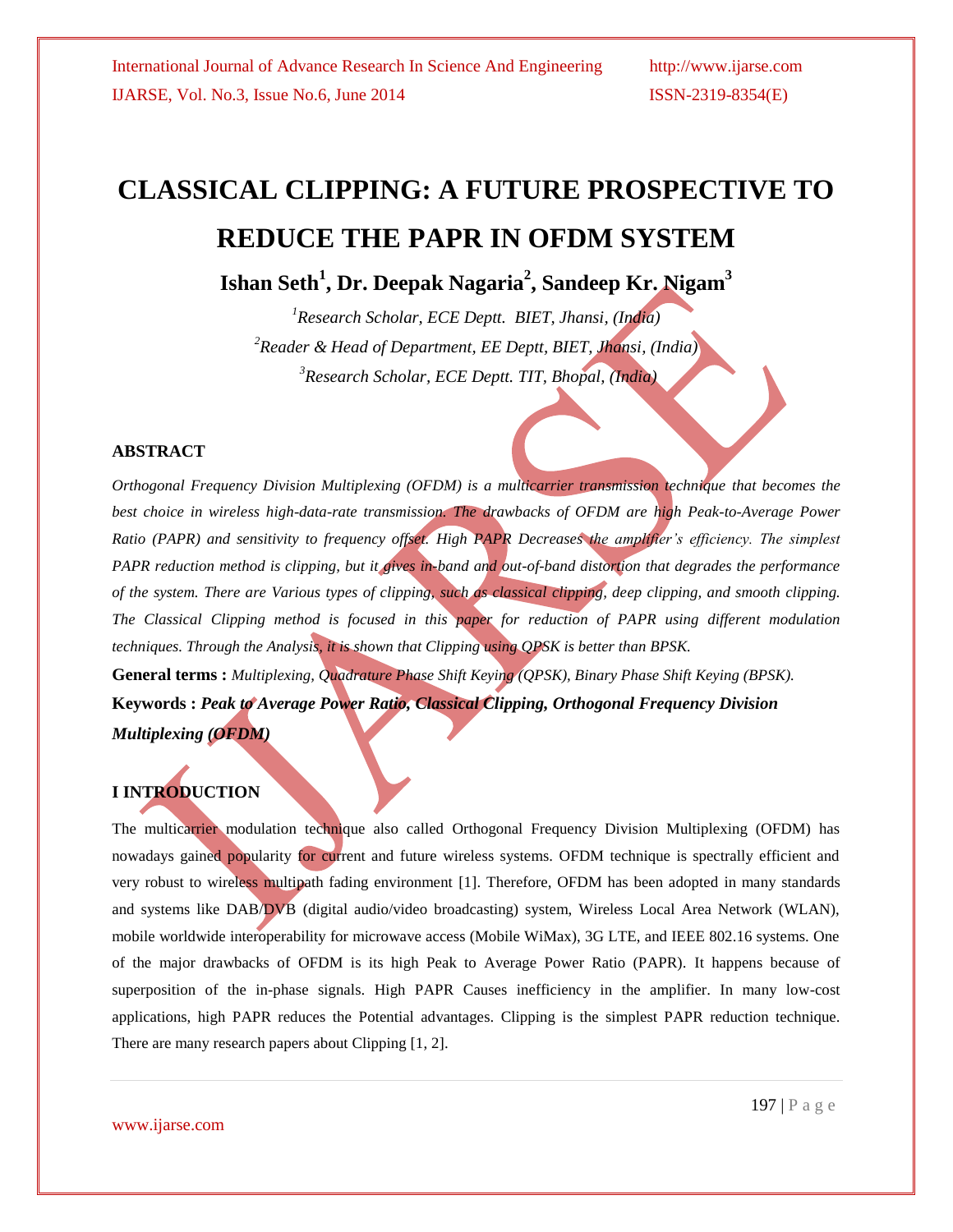### **II OVERVIEW OF OFDM, PAPR, & CLIPPING**

In OFDM, the subcarriers are added constructively to form large peaks. High peak power requires High Power Amplifiers (HPA), A/D and D/A converters. Peaks are distorted nonlinearly due to amplifier imperfection in HPA. If HPA operates in nonlinear region, out of band and in-band spectrum radiations are produced which appears as the adjacent channel interference. Moreover if HPA is operated in nonlinear region with large power backs-offs, it would not be possible to keep the out-of-band power below the certain limits. This further leads to inefficient amplification and expensive transmitters. To prevent all these problems, power amplifiers has to be operated in its linear region. There are many methods on PAPR reduction such as Clipping, Coding, Selective Mapping (SLM), Interleaving, Nonlinear Companding Transform, Hadamard Transform, Partial Transmit Sequence (PTS) etc. Clipping the OFDM signal in digital part is simplest technique. It produces the peak reduction at lower cost. The strength of Clipping and Filtering method is based on total degradation and results show that it degrades the system performance instead of an improvement**.** This method is still considered as a good choice [3].

In 60 GHz CMOS radio transceivers because of its simple implementation and effective PAPR reduction with small degradation. Although a no. of techniques of PAPR reduction have been summarized by many researchers, still there is requirement of an effective PAPR reduction technique which could give the best tradeoff between the capacity of PAPR reduction and data rate loss.

### **2.1 OFDM and PAPR**

OFDM signal in discrete form can be expressed as

$$
x(n) = \sum_{n=0}^{N_{sc}-1} X[k] e^{\frac{12\pi kn}{N_{sc}}}
$$
 (1)

Where X  $\lceil k \rceil$  is the modulated signal and *N<sub>sc</sub>* is the number of sub-carriers. Observation of Eq. (1) leads us to simplify the notation by using N-point IFFT to yield the OFDM signals. By using IFFT, the complexity of the transmitter can be reduced.

The PAPR can be defined as the ratio between maximum power and average power in one OFDM symbol. It denotes as

$$
PAPR = \frac{\max|\mathbf{s}[k]|^2}{\mathbf{E}\{|\mathbf{s}[k]|^2\}}
$$
(2)

Where E  $\{\bullet\}$  is the expectation of random signal. The PAPR is usually analyzed by using Statistical parameters, namely the complementary cumulative density function (CCDF). CCDF shows the probability that PAPR exceeds a certain level [4].

#### **2.2 Clipping**

Clipping means to cut the signal's amplitude exceeding a certain level. This is the simplest method for reducing the PAPR. It, however, causes in-band and out-of-band distortion and therefore degrades the BER and increases the out-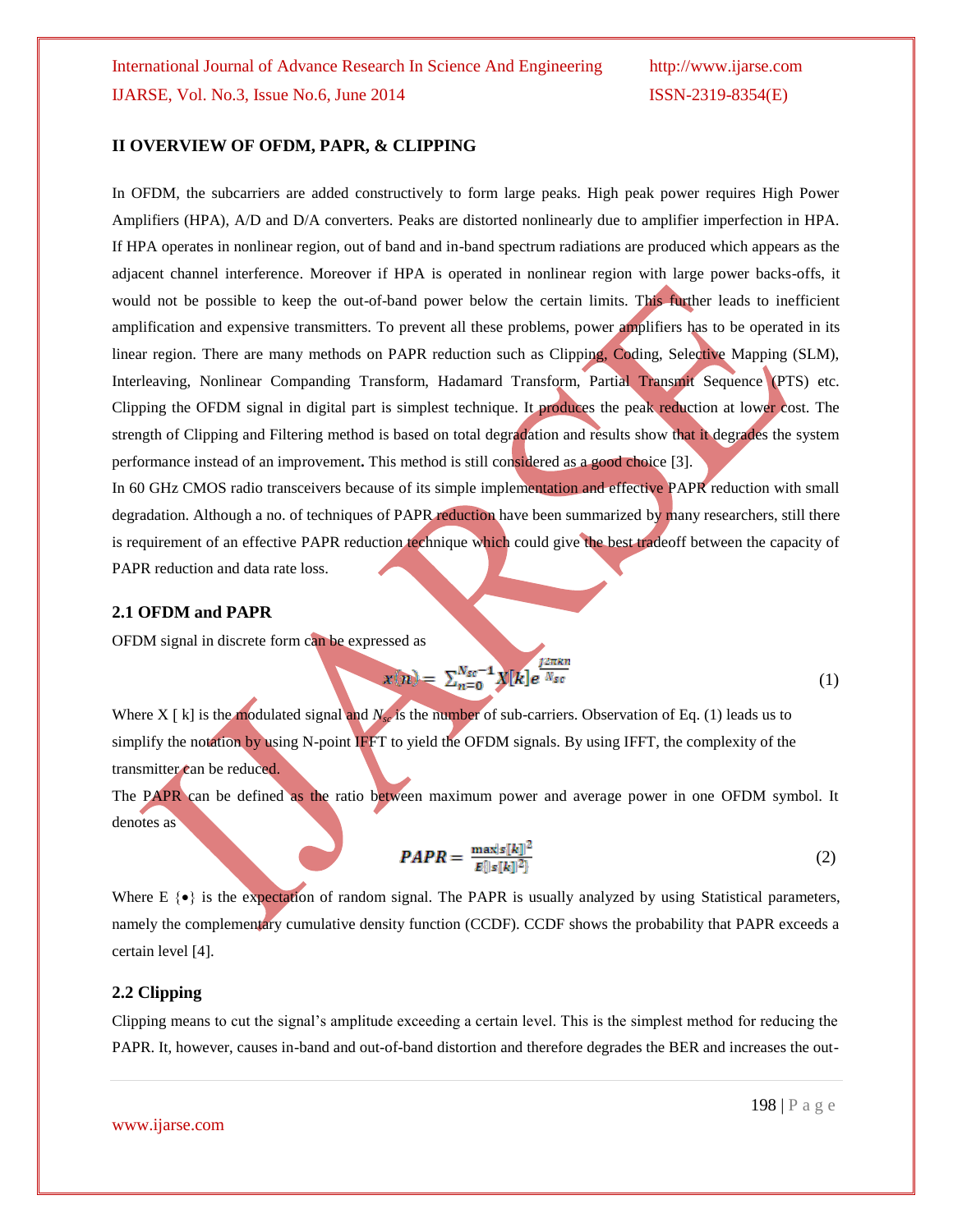of-band emission respectively [5].

As stated before, this paper only discusses three types of clipping: classical, deep, and smooth. The formula for each type of clipping is given by

### **Classical clipping**

**Deep clipping**

**Smooth clipping**

Deep clipping

\n
$$
f(r) = \begin{cases} r, & r \le A \\ A, & r > A \end{cases} \tag{3}
$$
\nDeep clipping

\n
$$
f(r) = \begin{cases} r, & r \le A \\ A - P(r - A), & A < r \le \frac{1 + P}{P}A \\ 0, & r > \frac{1 + P}{P}A \end{cases} \tag{4}
$$
\nSmooth clipping

\n
$$
f(r) = \begin{cases} r - \frac{1}{b}r^{3}, & r \le 1.5A \\ A, & r \ge 1.5A \end{cases} \tag{5}
$$

where A is clipping level, p is depth factor, and  $b = 27 \text{ A}^2/4$ . Another parameter that Characterizes the clipping performance is clipping ratio that is given by  $CR = A/\sigma$ , where is  $\sigma$  the rms level of the OFDM signal. The transfer functions of the three types of clipping are shown in Figure 1.



**Figure 1: Clipping Transfer Functions: (a) Classical Clipping, (b) Deep Clipping, (c) Smooth Clipping**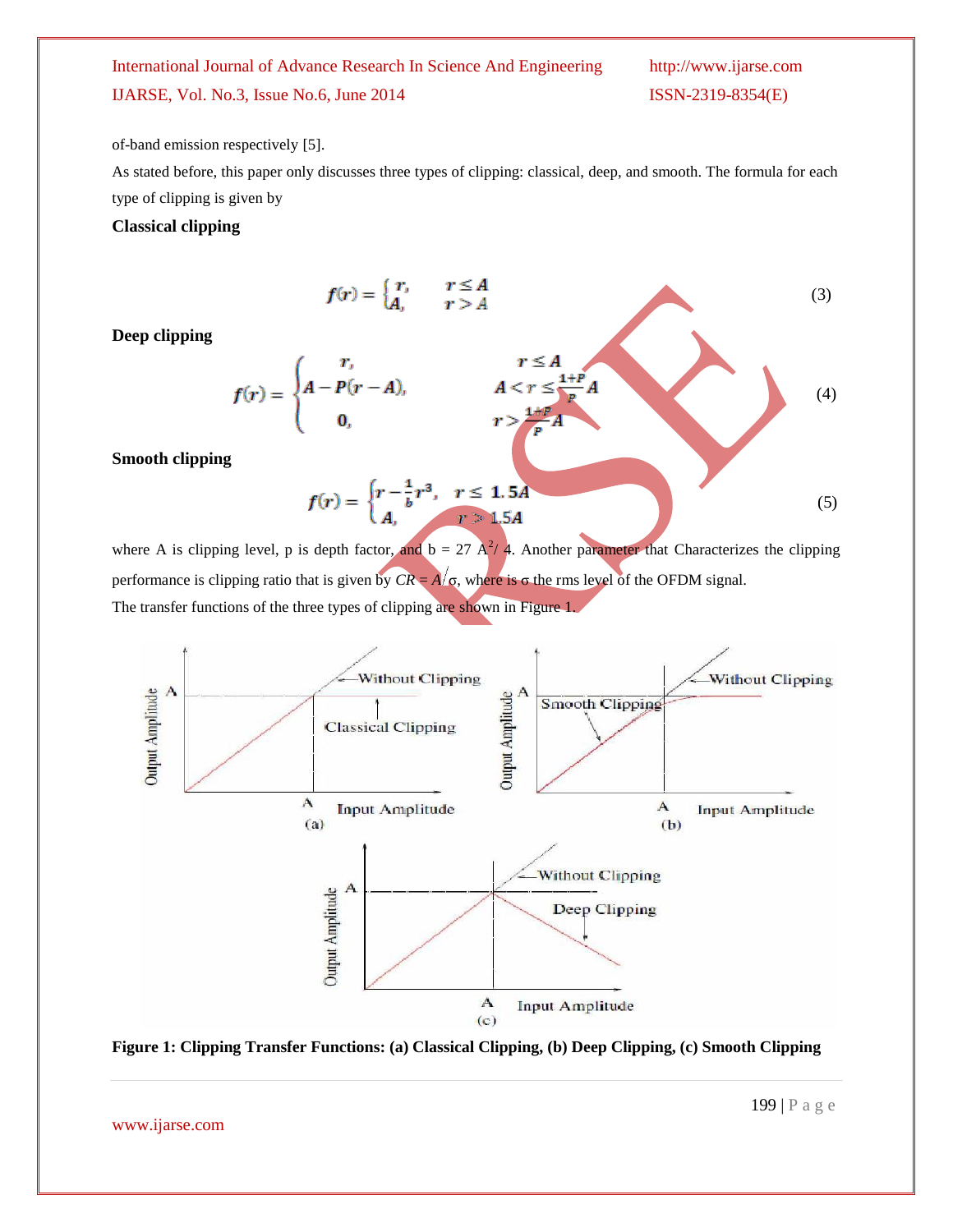### **III CLIPPING AND FILTERING METHOD**

The method of Clipping and Filtering can be described with two modulation techniques, QPS and BPSK. The OFDM signal contains high peaks so it is transferred from the clipping block shown in fig 3. In this when amplitude is greater than the threshold value, the amplitude is clipped off shown in fig 2, while saving the phase. The clipped sample is given by [6]

$$
x(n) = \begin{cases} |x(n)| & \text{if } |x(n)| \le A \text{ (threshold)}\\ A & \text{if } |x(n)| > A \text{ (threshold)} \end{cases} \tag{6}
$$

The out-of-band radiations occurred without filtering due to non linearity. To reduce the interference to neighboring channels, out-of-band components must be reduced with a band limiting filter. The peak growth becomes small after filtering the oversampled signal. The repeated clipping and filtering can reduce the peak regrowth and increases the system cost. So there has been a tradeoff between PAPR and system cost also.

The Modulated data can be of any type BPSK, QPSK. In this paper we are trying to show the effect of clipping and filtering between the modulated data using constellation mapping of QPSK and BPSK [4,5].



The general form of QPSK equation yields four phases:

$$
S_n(t) = \sqrt{\frac{2E_b}{T_b}} \cos(2\pi f_c t + (2n-1)\binom{\pi}{4}), n = 1, 2, 3, 4
$$
 (8)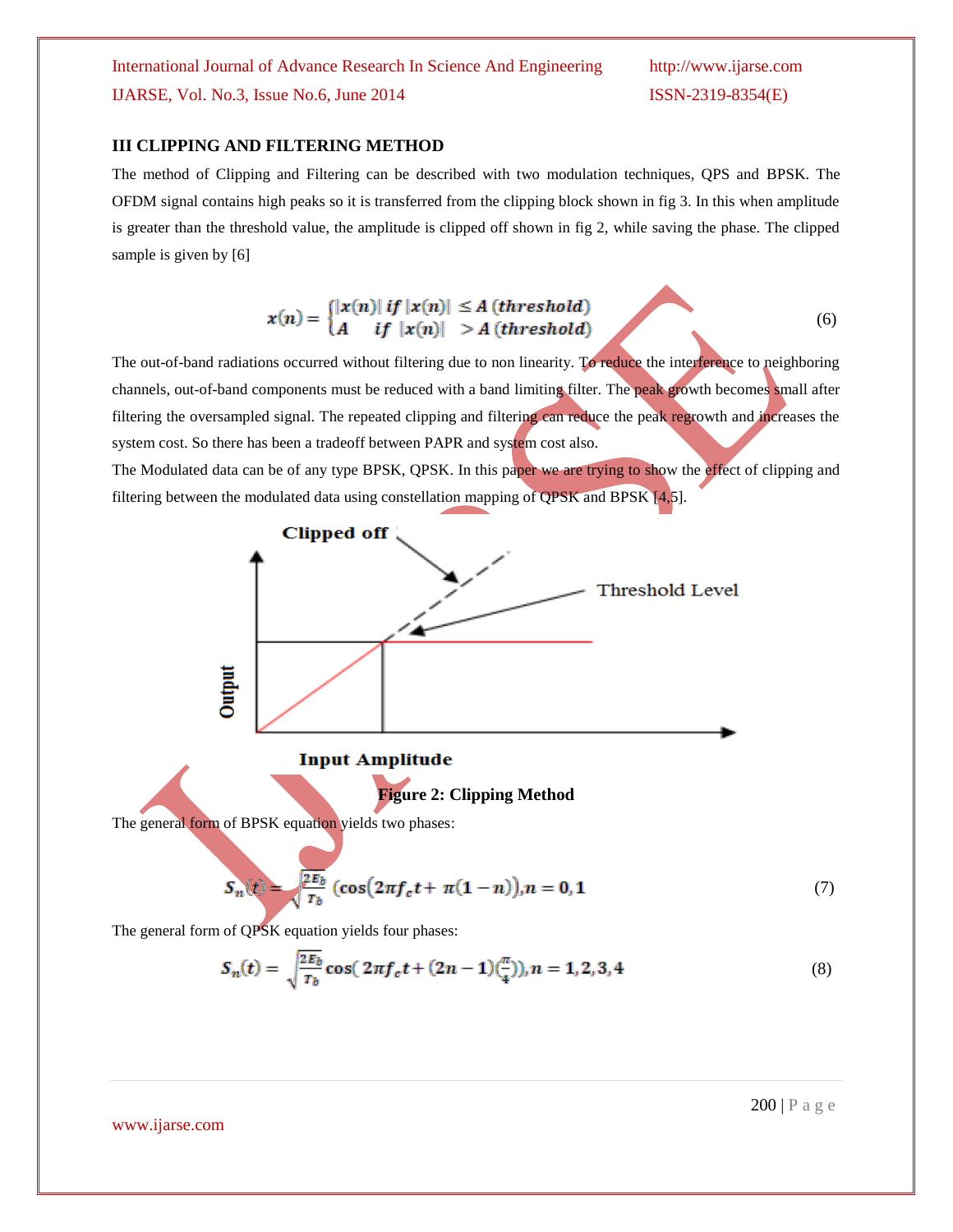

**Figure 3: Block Diagram of (a) Original OFDM System. (b)Modified OFDM System Using Clipping**

### **IV RESULTS AND SIMULATIONS**

We use the computer simulations to evaluate the performance of the proposed PAPR reduction technique over two types of modulated data. As a performance measure for proposed technique, we use the CCDF of the PAPR (on yaxis). Performances of the proposed system in fig. 3(b) are compared to OFDM system in fig 3(a) with QPSK and BPSK symbols modulated for N=64,128,256 subcarriers and the effect of clipping on them is studied.10000 random OFDM blocks were generated to obtain the CCDF. Fig 4 shows the CCDF of PAPR of BPSK signals and results show that if N=64, the decrease in PAPR is 5.525 dB due to the effect of classical clipping. If N=128, the decrease in PAPR is 3.521 dB due to the effect of classical clipping. If N=256, the decrease in PAPR is 1.20 dB due to clipping effect. Fig 5 shows the CCDF of PAPR of QPSK signals and results show that if N=64, the decrease in PAPR is 7.6dB.



**Figure 4: BPSK modulated data with clipping**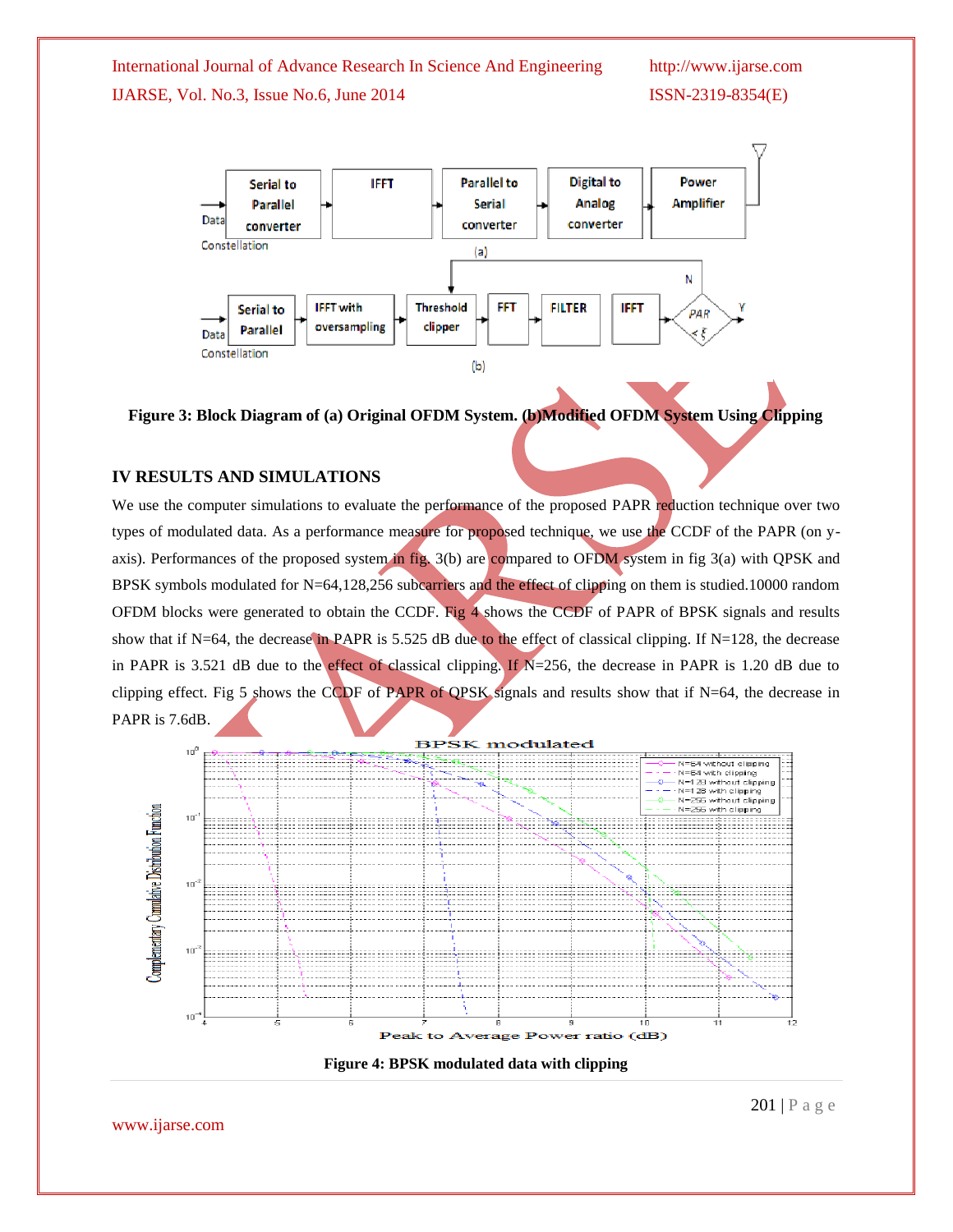

**Figure 5: QPSK modulated data with Clipping**

If  $N=128$ , the decrease in PAPR is 5.95 dB. If  $N=256$ , the decrease in PAPR is 3.99 dB due to classical threshold method. Results show that in N=64, BPSK and QPSK is better than N=128, 256. A comparison of BPSK and QPSK with N=64 shows the difference of 2.115 dB.

### **V CONCLUSIONS**

In this paper, a classical clipping and filtering technique is introduced to reduce the PAPR in multicarrier system applying BPSK and QPSK with  $N=64$ , 128 and 256 subcarriers. The PAPR with BPSK is compared to PAPR in QPSK. Results show that QPSK modulated with  $N=64$  by clipping and filtering is better than BPSK. Taking  $N=128$ with classical clipping is also better than BPSK.

### **REFERENCES**

- [1] H.G. Ryu "Combination of PAPR reduction and linearization for the OFDM communication system," *Wireless Commun. and Mobile Computing*, pp.46-52,Vol.54,No.2, Feb.2010
- [2] T. Jiang, Y. Wu, "An Overview: Peak-to-Average Power Ratio Reduction Techniques for OFDM Signals," *IEEE Transactions on broadcasting*, Vol.54, No.2 pp.257-68, June 2008
- [3] T. Jiang, Y. Imai, "An overview: peak-to-average power ratio reduction techniques for OFDM signals," *IEEE Trans. On Wireless Communications*, pp.56-57, June 2008
- [4] S.H. Han, J.H. Lee, "An overview of peak-to-average power ratio reduction techniques for multicarrier transmissions," *IEEE Wireless Communication*, pp.56-65, April 2005
- [5] L.Q.Wang, C. Tellambura, "A Simplfied Clipping and Filtering Technique for PAR Reduction in OFDM systems," *IEEE Signal Processing Letters*, Vol.12, No.6, pp.453-456, June 2005